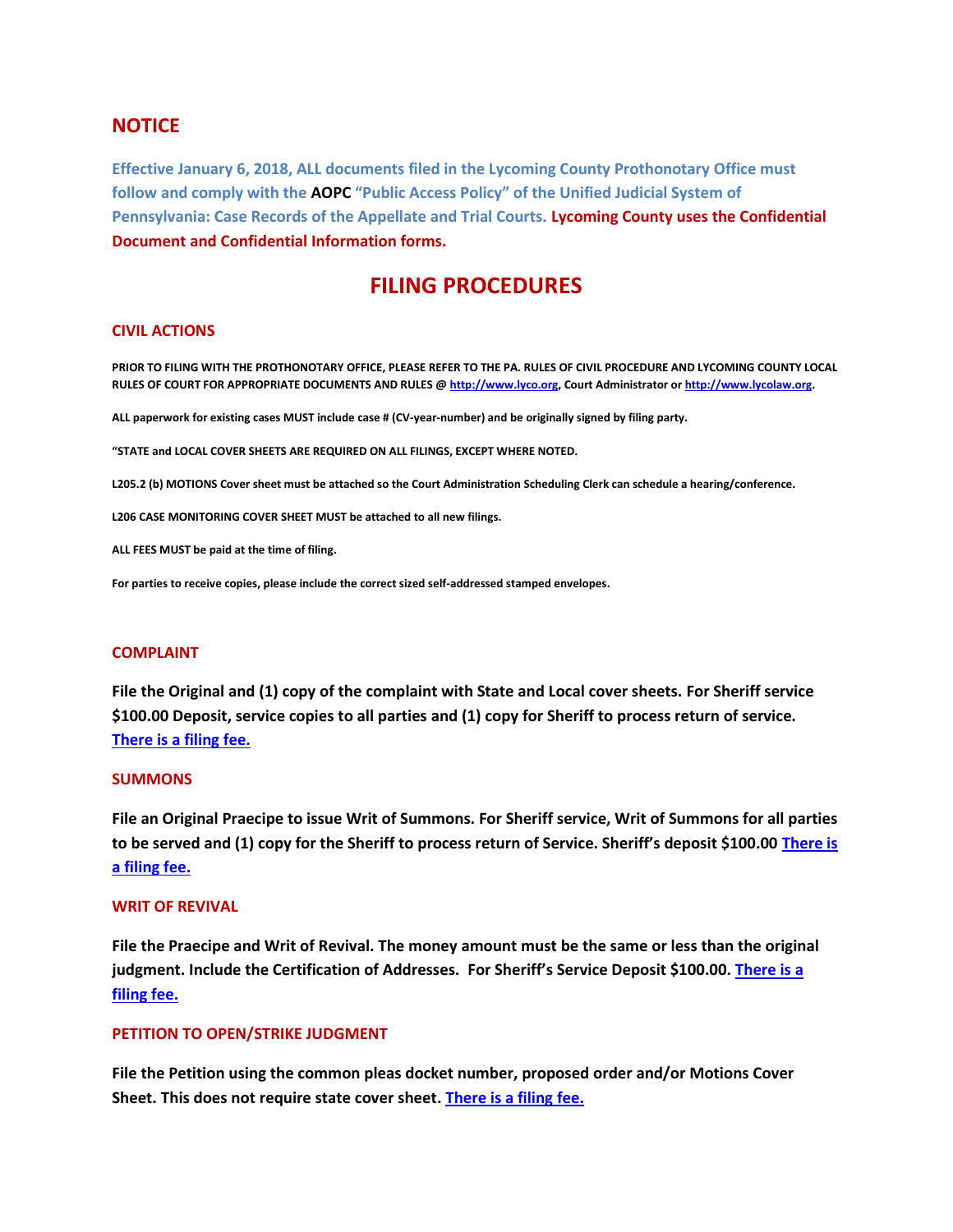#### **NAME CHANGE**

**File a Petition, Order for Hearing, Order for Publication and a Proposed Decree. In certain instances fingerprinting, a criminal record search and a (5) year lien search must be completed before the hearing.** 

**Proof of Publication may be filed after publishing or take to the hearing. File an original and a copy.**

**You MUST publish in the Lycoming County Reporter and the local newspaper with the largest circulation where the petitioner lives. You must be a resident of Lycoming County for five years, otherwise you must provide a search from all counties in which you have resided[. There is a filing fee.](http://www.lyco.org/LinkClick.aspx?fileticket=lSuuIGgMr-E%3d&tabid=637&portalid=1&mid=1582)**

## **MECHANICS LIEN CLAIM**

**File the mechanics lien claim with dollar amount of claim, include addresses of the Plaintiffs and Defendants. [There is a filing fee.](http://www.lyco.org/LinkClick.aspx?fileticket=lSuuIGgMr-E%3d&tabid=637&portalid=1&mid=1582)**

## **MISCELLANEOUS FILING**

**Petitions, motions, preliminary objections, answers and demands for jury trial do not require a fee. File a signed original and as many copies you require back, with a self-addressed, stamped envelope for each party.**

**When filing a Praecipe to settle and discontinue, Praecipe to Withdraw, Praecipe to Discontinue, and Praecipe to satisfy judgment, There [is a filing fee.](http://www.lyco.org/LinkClick.aspx?fileticket=lSuuIGgMr-E%3d&tabid=637&portalid=1&mid=1582) These filings do not require a cover sheet.**

## **ISSUANCE OF A FOREIGN SUBPOENA FROM ANOTHER STATE**

**File the Praecipe, Foreign Subpoena, Certification of docket entries entering case in the foreign court and if applies to party being subpoenaed, the Notice to Non-Party Witness[. There is a filing fee.](http://www.lyco.org/LinkClick.aspx?fileticket=lSuuIGgMr-E%3d&tabid=637&portalid=1&mid=1582)** 

## **REGISTRATION OF SURETY BONDS**

**File the Financial Statement of the bonding company, Pennsylvania Certificate of Authority, Power of Attorney and copy of the Pennsylvania Bonding License with Beginning and Expiration date. [There is a](http://www.lyco.org/LinkClick.aspx?fileticket=lSuuIGgMr-E%3d&tabid=637&portalid=1&mid=1582)  [filing fee.](http://www.lyco.org/LinkClick.aspx?fileticket=lSuuIGgMr-E%3d&tabid=637&portalid=1&mid=1582)**

## **FILING OF FOREIGN ORDER**

**File a Certified copy of the original order with a certification of addresses. Include a self-addressed stamped envelope for a return copy. No cover sheet is necessary. [There is a filing fee.](http://www.lyco.org/LinkClick.aspx?fileticket=lSuuIGgMr-E%3d&tabid=637&portalid=1&mid=1582)**

## **AUDIT REPORTS**

**File a signed audit report. Include a copy of the first page and self-addressed envelope with postage if you want a return copy with the filing number. [There is a filing fee.](http://www.lyco.org/LinkClick.aspx?fileticket=lSuuIGgMr-E%3d&tabid=637&portalid=1&mid=1582)**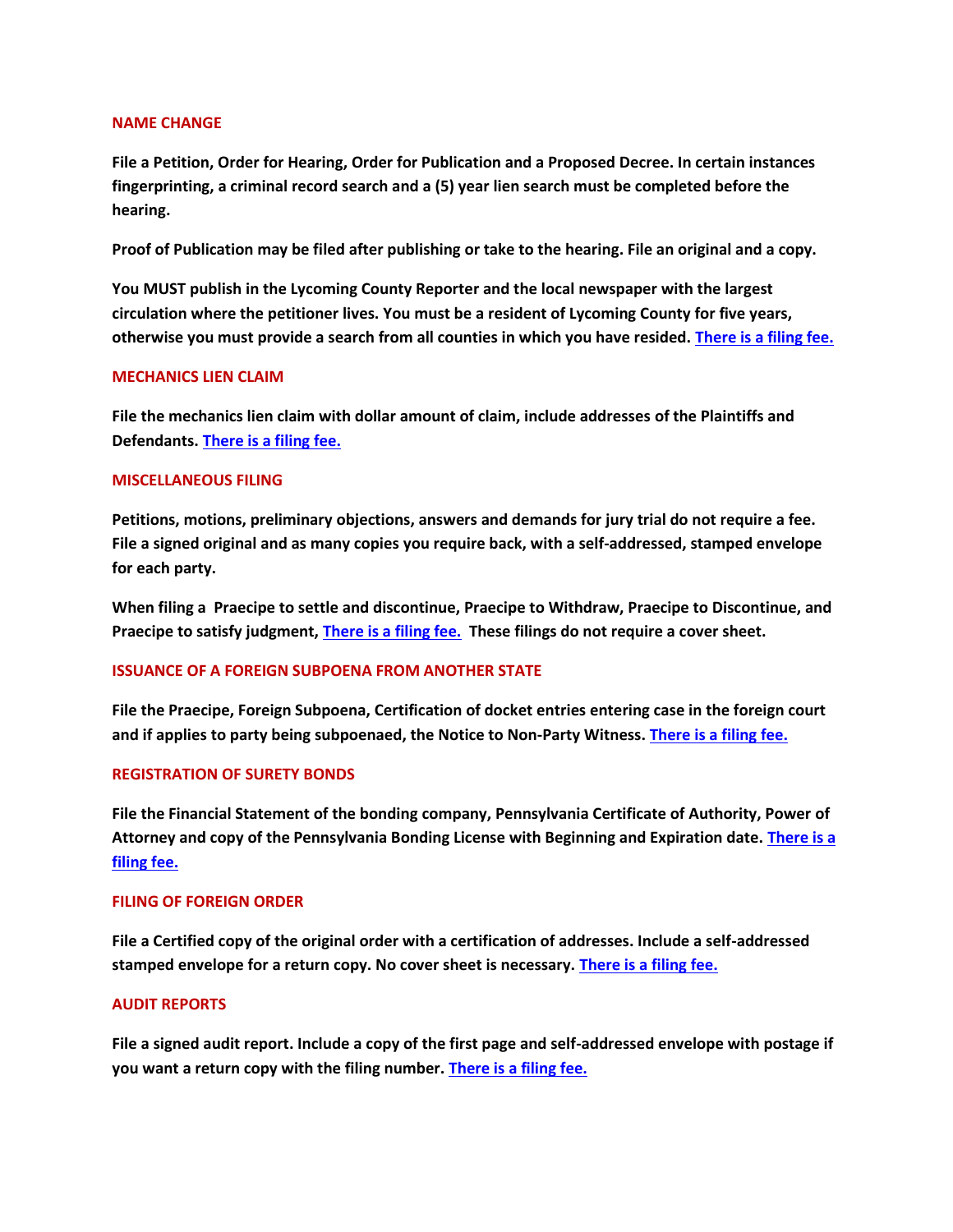#### **DEFAULT JUDGMENT**

**File a Praecipe for Default Judgment, a dated copy of the 10 day notice of intent to enter default judgment and a Pennsylvania Rule 236 form. If the debtor is an individual, you must file an affidavit of non-military service. File an original and a copy with Rule 236 for each debtor to be notified. Include names and addresses of Plaintiff(s) and Defendant(s). Also, include a self-addressed envelope large enough to hold all documents to be mailed, with the correct postage for all parties. If you wish a timestamped copy of your filing, please include an additional envelope with postage and an additional copy of the document you are filing. No cover sheets required. [There is a filing fee.](http://www.lyco.org/LinkClick.aspx?fileticket=lSuuIGgMr-E%3d&tabid=637&portalid=1&mid=1582)**

## **DISTRICT JUSTICE JUDGMENT**

**File a Certified copy of the judgment from the MDJ for each debtor and a Rule 236 Notice of Entry form and a notarized affidavit of validity. Also include page 3 of the MDJ form that contains the current names and addresses of all parties. File an original and copy for all debtors to be served with a self-addressed envelope large enough to hold documents filed and apply the correct postage. If you are the filing party and want a copy returned, you must include an additional copy and a selfaddressed stamped envelope. No cover sheet is required[. There is a filing fee.](http://www.lyco.org/LinkClick.aspx?fileticket=lSuuIGgMr-E%3d&tabid=637&portalid=1&mid=1582)**

## **COMPLAINT IN CONFESSION OF JUDGMENT**

**File the Complaint in compliance with Rule 2952, Verification, Confession of Judgment, copy of the judgment document showing the defendant's signature and a Rule 236 form. File an original and a copy with the Rule 236 form for each debtor. Include state and local cover sheets and an addressed envelope (correct size) for each debtor to be notified with the postage attached. [There is a filing fee.](http://www.lyco.org/LinkClick.aspx?fileticket=lSuuIGgMr-E%3d&tabid=637&portalid=1&mid=1582)**

## **FOREIGN/OUT OF STATE (Exemplified judgment coming into County.)**

**File Certified copies of the docket entry stating favor of judgment for and against, with the dollar amount certified, a certificate of addresses, Rule 236 notice and a notarized affidavit of validity. File the original, include a complete copy of the judgment with a Rule 236 form for each debtor. File additional copies for all parties to be served, along with a self-addressed stamped envelope for each. If you are the filing party and request a copy of the filing to be mailed to you, you must include an additional copy and self-addressed envelope of the correct size. [There is a filing fee.](http://www.lyco.org/LinkClick.aspx?fileticket=lSuuIGgMr-E%3d&tabid=637&portalid=1&mid=1582)**

# **TRANSFER OF JUDGMENT TO ANOTHER STATE OR COUNTY (Exemplified judgment going out of county.)**

**Request a Certified copy of the docket entries with an Exemplification of Record (triple Seal). This office will return to the filing party for service. [There is a filing fee.](http://www.lyco.org/LinkClick.aspx?fileticket=lSuuIGgMr-E%3d&tabid=637&portalid=1&mid=1582)**